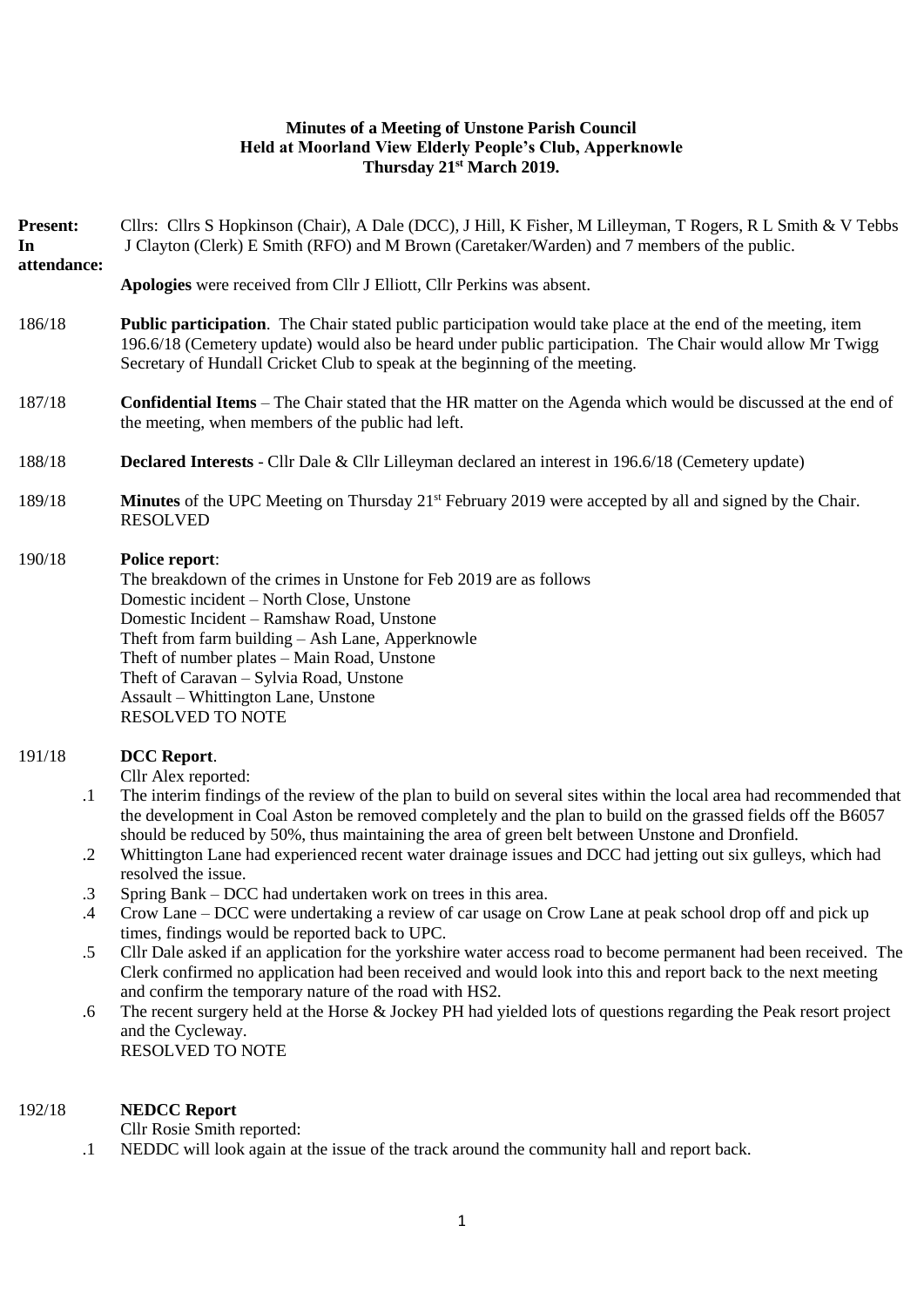- .2 NEDDC staff had visited Spring Bank to assess the fallen trees, the trees are on District Council land, and operatives will be attending to undertake felling.
- .3 Rykneld homes are looking into resurfacing the path between Moorland View and Sharman Close. *Clerk's Note: this was later confirmed as the responsibility of DCC, Cllr Dale is now aware.*
- .4 Work to replace the fence at St John's Road has started this week.
- .5 The Post Office have confirmed that they are continuing to look for someone else to take over the running of the Post Office.
	- RESOLVED TO NOTE
- 193/18 **Chair's Report** nothing to report

#### 194/18 **Clerk's Report**

- .1 Elections nomination packs have been circulated to all Cllrs and posters placed on UPC noticeboards.
- .2 Citation contract ends on 31<sup>st</sup> March, all policies, procedures and risk assessments are still valid and will be retained by UPC.
- .3 Dronfield Neighbourhood Plan, consultation period 1<sup>st</sup> March to 12<sup>th</sup> April. Information available from NEDDC
- .4 HQ, Dronfield Civic Centre and the Dronfield Library. The public can still register comments.
- .5 Telephone box update – no reply as been received from the Civic Society .to date
- .6 Letter of appreciation has been received from the St John's Park residents, who are very happy with the new park. DALC spring Seminar scheduled for 1<sup>st</sup> April at Willersley Castle, interested parties should contact the Clerk
- .7 DALC proposed Cllr Essential training dates 20 May, 15 July, 14/21Oct or 11/18 Nov at Barlow Parish Council.
- .8 Cllrs should contact the Clerk with their preferred dates. Mobile Library will be on Sheffield Rd Unstone between 2.45-3.20pm on 15 April, 13 May and 10<sup>th</sup> June
- .9 West Handley Bench – an e mail has been received from a member of the public explaining how important such
- .10 facilities are to members of the public, this has been copied to DCC.
- Summerley dog bin awaiting feedback from NEDDC, regarding a suitable location.
- .11 .12 Request had been received, for Donation from Exercise Aphrodite Derbyshire cadet force – All Cllrs agreed a donation of £50.00
- .13 .14 Request had been received, for donation from Derbyshire Children's Holiday Centre – All Cllrs agreed a donation of £50.00.

### RESOLVED TO NOTE

195/18 It was noted that all circulars and all relevant correspondence had been circulated, copies were available from the Clerk. RESOLVED

### 196/18 **Items Raised by Councillors.**

- .1 Peak Resort - unfortunately Mr Rupert Carr was unable to attend the meeting. Chesterfield Borough Council had confirmed that they are keen to resolve the car parking issue with the developer as soon as possible. Cllrs asked that Mr Carr be asked to attend the next UPC meeting. RESOLVED
- .2 Hundall Cricket Club (public participation)- Jason Twigg attended from Hundall Cricket Club to report the issues the club are having with dog fowling within the club's grounds, which is poses a health risk to all parties using the area, especially young children. The Club wish to keep the area open to the public but reluctantly may have to consider restricting public access if the situation does not improve. The Clerk confirmed that the Parish Council had recently installed a dog bin on Windmill Lane to assist with this issue. Cllrs recommended the Club contact the Dog Warden for advice and agreed that UPC should write to all Hundall residents to highlight the issue and ask for their help in addressing the problem. RESOLVED
- .3 Unstone Post Office had closed for business on 21st March. The Chair had presented the Post Master and his wife with a card and flowers and expressed thanks and wished the couple a long and happy retirement on behalf of UPC. All Cllrs agreed that the TV license arrangement would cease with immediate effect. RESOLVED
- .4 HS2 update – Cllr Rogers and Cllr Dale met with HS2 staff on 25<sup>th</sup> February 2019. Work on the project will commence in 2024/25 and is scheduled to last 8 years. The five bridges within the local area cannot be electrified without significant work, which will have a negative impact on current train services and the road network. HS2 consultation is scheduled for Summer 2019. RESOLVED TO NOTE
- .5 St John's Park & Bench. The RFO confirmed that the new park area had now been completed. Reimbursement was due form the Leader project within 30 days. The Bench in the area was no longer fit for purpose, Cllrs agreed the purchase of a composite replacement - £329.00 plus VAT. RESOLVED